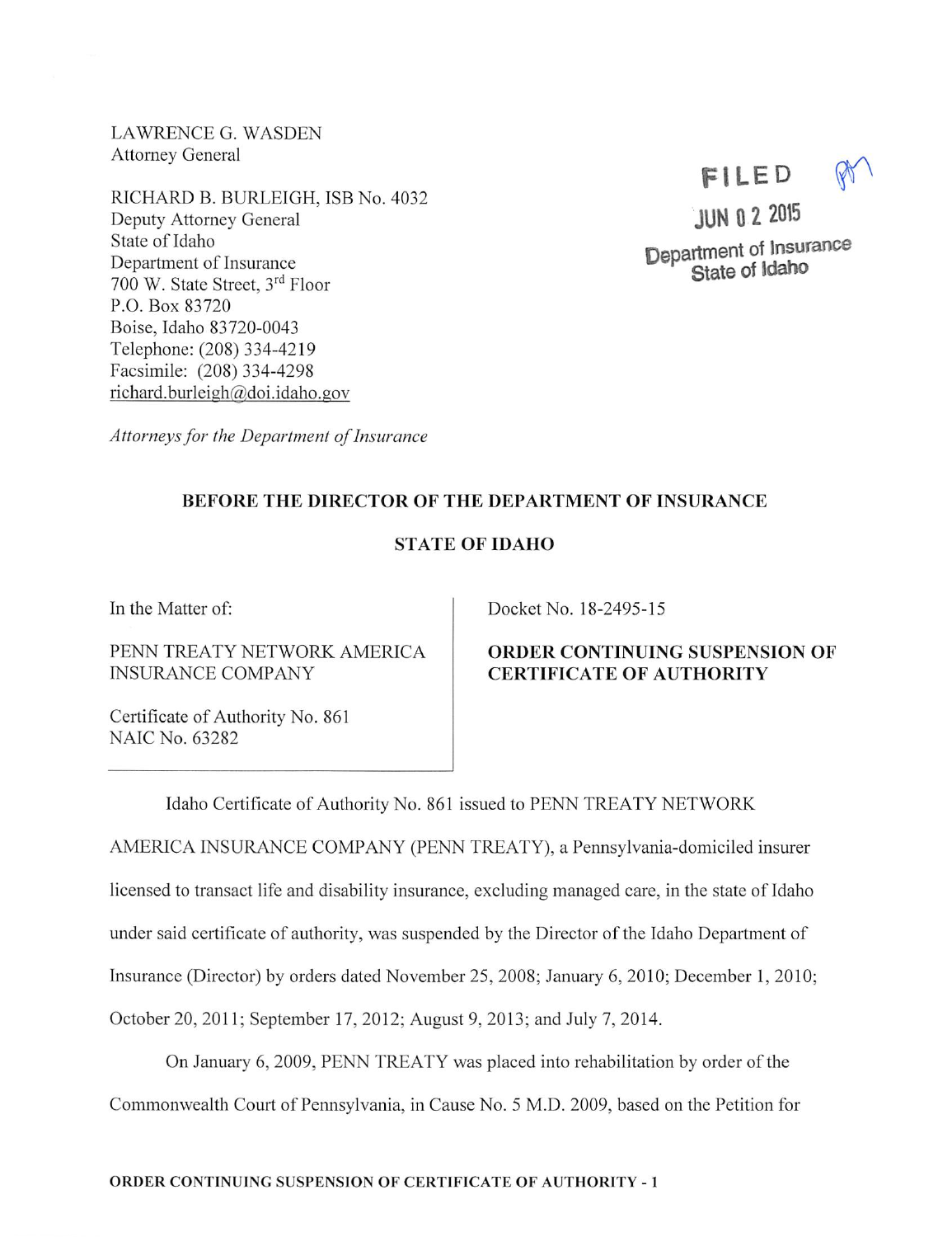Rehabilitation of Penn Treaty Network America Insurance Company filed by the Pennsylvania Insurance Commissioner. Thereafter, on May 3, 2012, said court entered an order in the aforesaid cause of action, denying a petition by the Pennsylvania Insurance Commissioner to place PENN TREATY in liquidation, and declaring the court's January 6, 2009, order for rehabilitation to remain in effect.

The Director having reviewed the foregoing and the requirements of Idaho Code  $\S$  41-327, and good cause appearing therefor,

NOW, THEREFORE, IT IS HEREBY ORDERED, pursuant to Idaho Code § 41-327(3), that Idaho Certificate of Authority No. 861 issued to PENN TREATY be CONTINUED IN SUSPENSION, effective immediately, for a period of one (1) year from the date of this order. The Director may terminate the suspension sooner if the cause for said suspension is corrected and PENN TREATY is otherwise in compliance with title 41, Idaho Code.

IT IS FURTHER ORDERED that PENN TREATY comply with the requirements of Idaho Code § 41-329, including § 41-329(2), which provides: "During the suspension period the insurer shall not solicit or write any new business in this state, but shall file its annual statement, pay fees, licenses, and taxes as required under this code, and may service its business already in force in this state, as if the certificate of authority had continued in full force."

IT IS FURTHER ORDERED, pursuant to Idaho Code  $\S$  41-330(1), that, within four (4) days after notice of this suspension is provided, PENN TREATY shall notify, by any available means, every person authorized to write business in the state of Idaho by said insurance company, to immediately cease to write any further insurance business for PENN TREATY in Idaho, unless such action has already been taken pursuant to prior order of the Director.

IT IS FURTHER ORDERED that, within sixty (60) days of the date of this order, PENN TREATY file with the Director a complete listing of its policies owned by or issued to residents

#### ORDER CONTINUING SUSPENSION OF CERTIFICATE OF AUTHORITY - 2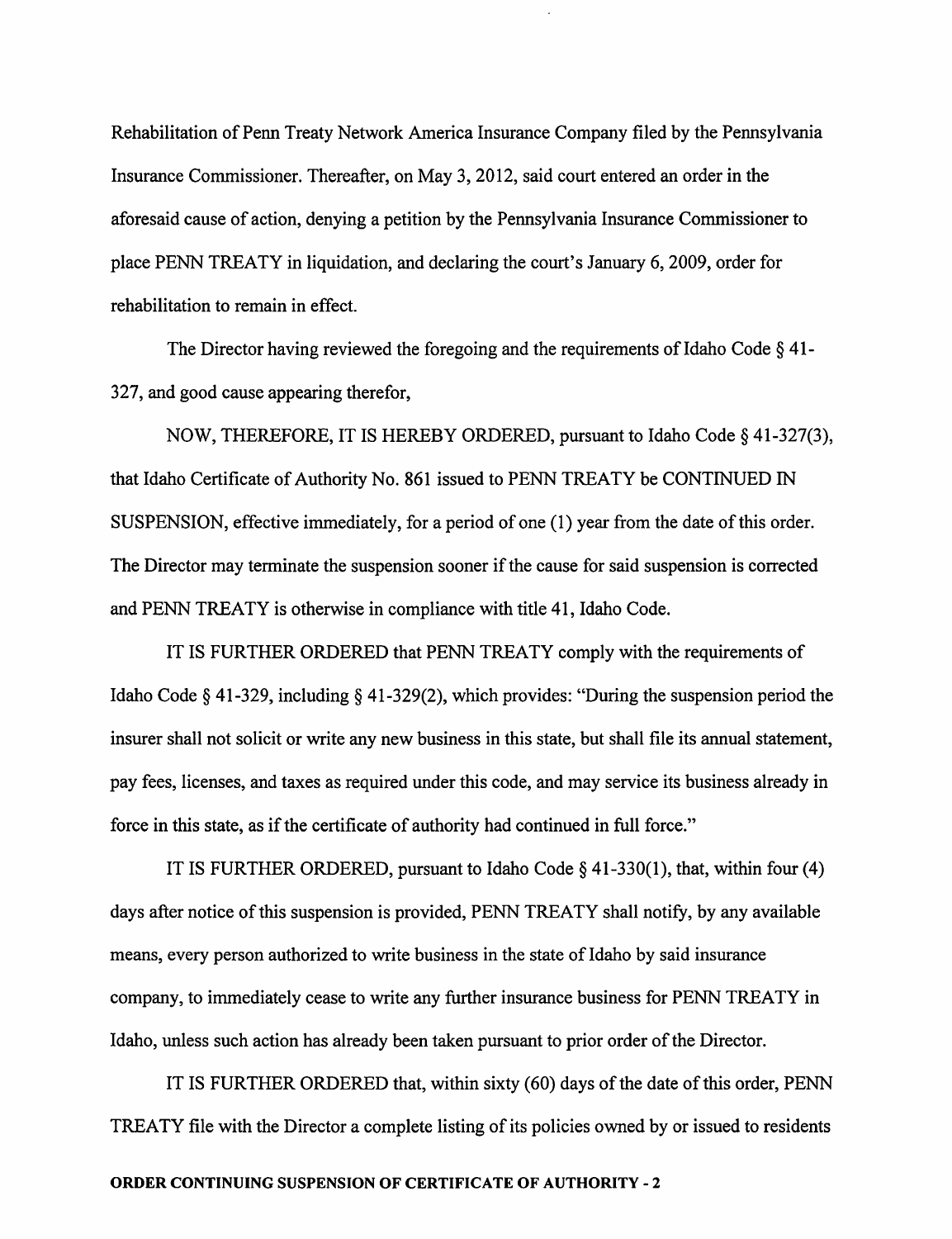of the state of Idaho current as of the date of this order, notwithstanding any such listings previously submitted. Such list shall include the name and address of each policyholder and insured, policy type, face amount, and cash surrender value of the policy, as applicable.

DATED this  $\frac{2 \text{ rad}}{2 \text{ day of June, } 2015.}$ 

**STATE OF IDAHO** DEPARTMENT OF INSURANCE

THOMAS A. DONOVAN **Acting Director** 

## **NOTIFICATION OF RIGHTS**

This is a final order of the Director. Any party may file a motion for reconsideration of this final order within fourteen (14) days of the service date of this order. The agency will dispose of the petition for reconsideration within twenty-one (21) days of its receipt, or the petition will be considered denied by operation of law. See Idaho Code § 67-5246(4).

Pursuant to Idaho Code §§ 67-5270 and 67-5272, any party aggrieved by this final order or orders previously issued in this case may appeal this final order and all previously issued orders in this case to district court by filing a petition in the district court of the county in which:

- i. A hearing was held,
- ii. The final agency action was taken,
- The party seeking review of the order resides, or operates its principal place of iii. business in Idaho, or
- iv. The real property or personal property that was the subject of the agency action is located.

An appeal must be filed within twenty-eight (28) days of (a) the service date of this final order, (b) an order denying petition for reconsideration, or (c) the failure within twenty-one  $(21)$ 

### **ORDER CONTINUING SUSPENSION OF CERTIFICATE OF AUTHORITY - 3**